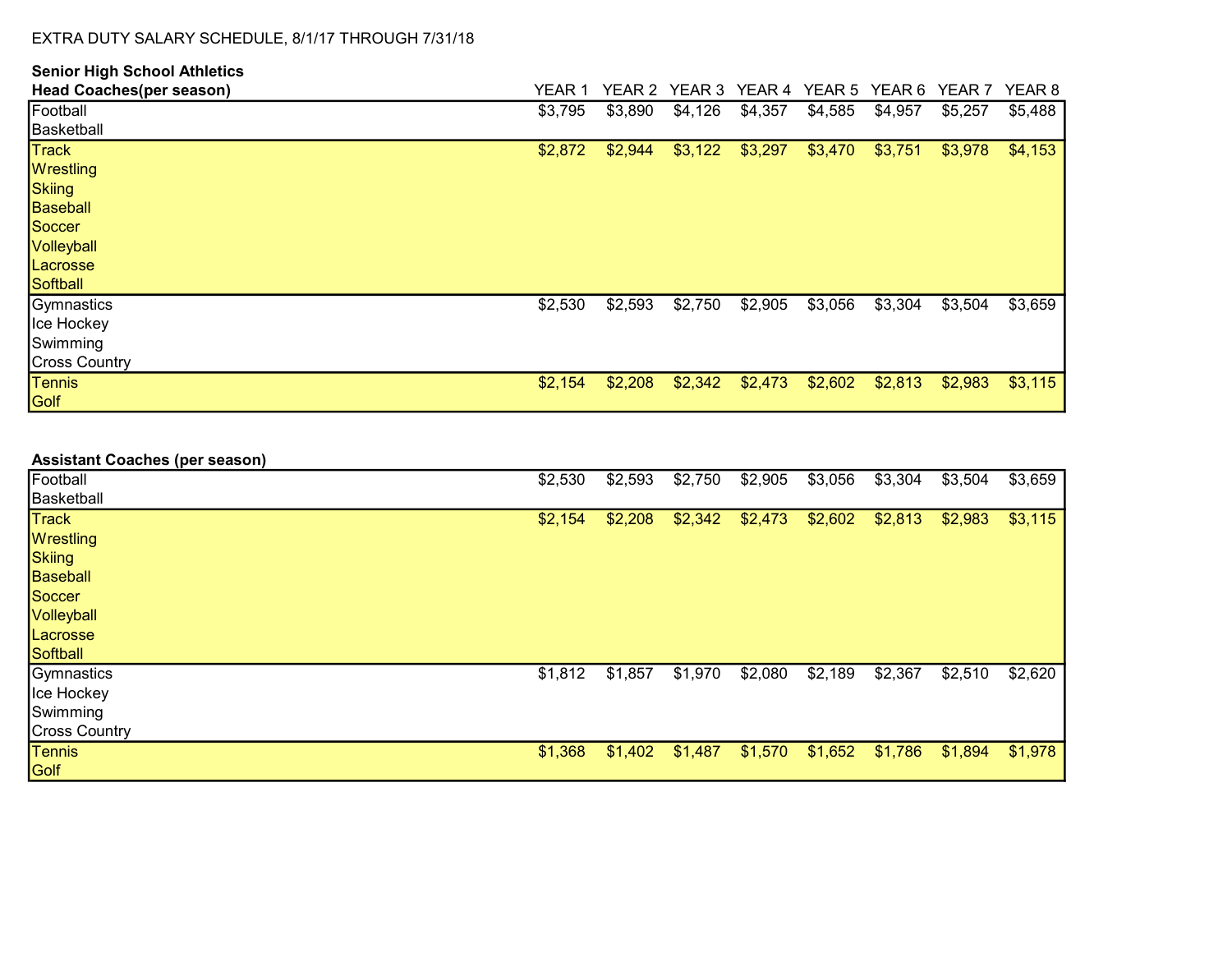| <b>Senior High School Miscellaneous</b>                     | YEAR 1  |         | YEAR 2 YEAR 3 | YEAR 4 YEAR 5 YEAR 6 |         |         | YEAR <sub>7</sub> | YEAR <sub>8</sub>   |
|-------------------------------------------------------------|---------|---------|---------------|----------------------|---------|---------|-------------------|---------------------|
| Intramural Director (50 hrs)                                | \$1,094 | \$1,122 | \$1,189       | \$1,256              | \$1,322 | \$1,429 | \$1,515           | $\overline{$}1,582$ |
| Intramural (40hrs)                                          | \$992   | \$1,016 | \$1,078       | \$1,138              | \$1,198 | \$1,295 | \$1,373           | \$1,434             |
| Yearbook Sponsor (over 1000 students, 50 hrs after school)  | \$3,419 | \$3,505 | \$3,717       | \$3,925              | \$4,130 | \$4,466 | \$4,736           | \$4,944             |
| Director of Musical (50hrs after school)                    | \$2,735 | \$2,804 | \$2,973       | \$3,140              | \$3,304 | \$3,572 | \$3,788           | \$3,955             |
| Yearbook Sponsor (under 1000 students, 50 hrs after school) | \$2,359 | \$2,418 | \$2,565       | \$2,708              | \$2,850 | \$3,081 | \$3,268           | \$3,411             |
| Newspaper Sponsor (50hrs after school)                      |         |         |               |                      |         |         |                   |                     |
| Choir Director (50hrs after school)                         |         |         |               |                      |         |         |                   |                     |
| Marching Band Director (50hrs after school)                 |         |         |               |                      |         |         |                   |                     |
| Director of Full-Length Play (50hrs after school)           |         |         |               |                      |         |         |                   |                     |
| Forensics Director (11+ meets per year)                     | \$1,983 | \$2,033 | \$2,156       | \$2,277              | \$2,396 | \$2,590 | \$2,747           | \$2,868             |
| <b>Band Director (50hrs after school)</b>                   |         |         |               |                      |         |         |                   |                     |
| Forensics Director (6 - 10 meets per year)                  | \$1,436 | \$1,472 | \$1,561       | \$1,649              | \$1,735 | \$1,876 | \$1,989           | \$2,077             |
| Orchestra Director (50hrs after school)                     |         |         |               |                      |         |         |                   |                     |
| Student Council Sponsor (50hrs after school)                | \$1,641 | \$1,682 | \$1,784       | \$1,884              | \$1,983 | \$2,143 | \$2,273           | \$2,373             |
| <b>Career &amp; Technical Education Student</b>             |         |         |               |                      |         |         |                   |                     |
| Organization Sponsor (50hrs after school)                   |         |         |               |                      |         |         |                   |                     |
| Thespian Sponsor (50hrs after school)                       |         |         |               |                      |         |         |                   |                     |
| Stage Tech Assistant; Play/Musical (50hrs)                  | \$1,197 | \$1,227 | \$1,301       | \$1,374              | \$1,446 | \$1,563 | \$1,657           | \$1,730             |
| Student Activity Director (50hrs after school)              | \$1,094 | \$1,122 | \$1,189       | \$1,256              | \$1,322 | \$1,429 | \$1,515           | \$1,582             |
| National Honor Society Sponsor (50hrs)                      |         |         |               |                      |         |         |                   |                     |
| National Technical Honor Society Sponsor (50hrs)            |         |         |               |                      |         |         |                   |                     |
| Links Sponsor (50hrs after school)                          |         |         |               |                      |         |         |                   |                     |
| Asst. Choir Director (50hrs after school)                   | \$923   | \$946   | \$1,004       | \$1,060              | \$1,115 | \$1,206 | \$1,279           | $\overline{$}1,335$ |
| Asst. Director of Musical (50hrs after school)              |         |         |               |                      |         |         |                   |                     |
| Asst. Marching Band Director (50hrs)                        |         |         |               |                      |         |         |                   |                     |
| Color Guard Asst. (50hrs after school)                      |         |         |               |                      |         |         |                   |                     |
| Percussion Instructor (50hrs after school)                  |         |         |               |                      |         |         |                   |                     |
| Asst. Band Director (50hrs after school)                    |         |         |               |                      |         |         |                   |                     |
| Asst. Director of Full-Length Play (50hrs)                  |         |         |               |                      |         |         |                   |                     |
| One Act Play Director (per Play)                            | \$718   | \$736   | \$781         | \$824                | \$867   | \$938   | \$994             | \$1,038             |
| Senior Class Sponsor (per year)                             |         |         |               |                      |         |         |                   |                     |
| Junior Class Sponsor (per year)                             |         |         |               |                      |         |         |                   |                     |
| Spirit Sponsor; Cheer/Poms (per season)                     | \$2,154 | \$2,208 | \$2,342       | \$2,473              | \$2,602 | \$2,813 | \$2,983           | \$3,115             |
| Sophomore Class Sponsor (per year)                          | \$376   | \$386   | \$409         | \$432                | \$454   | \$491   | \$521             | \$544               |
| <b>Freshman Class Sponsor (per year)</b>                    |         |         |               |                      |         |         |                   |                     |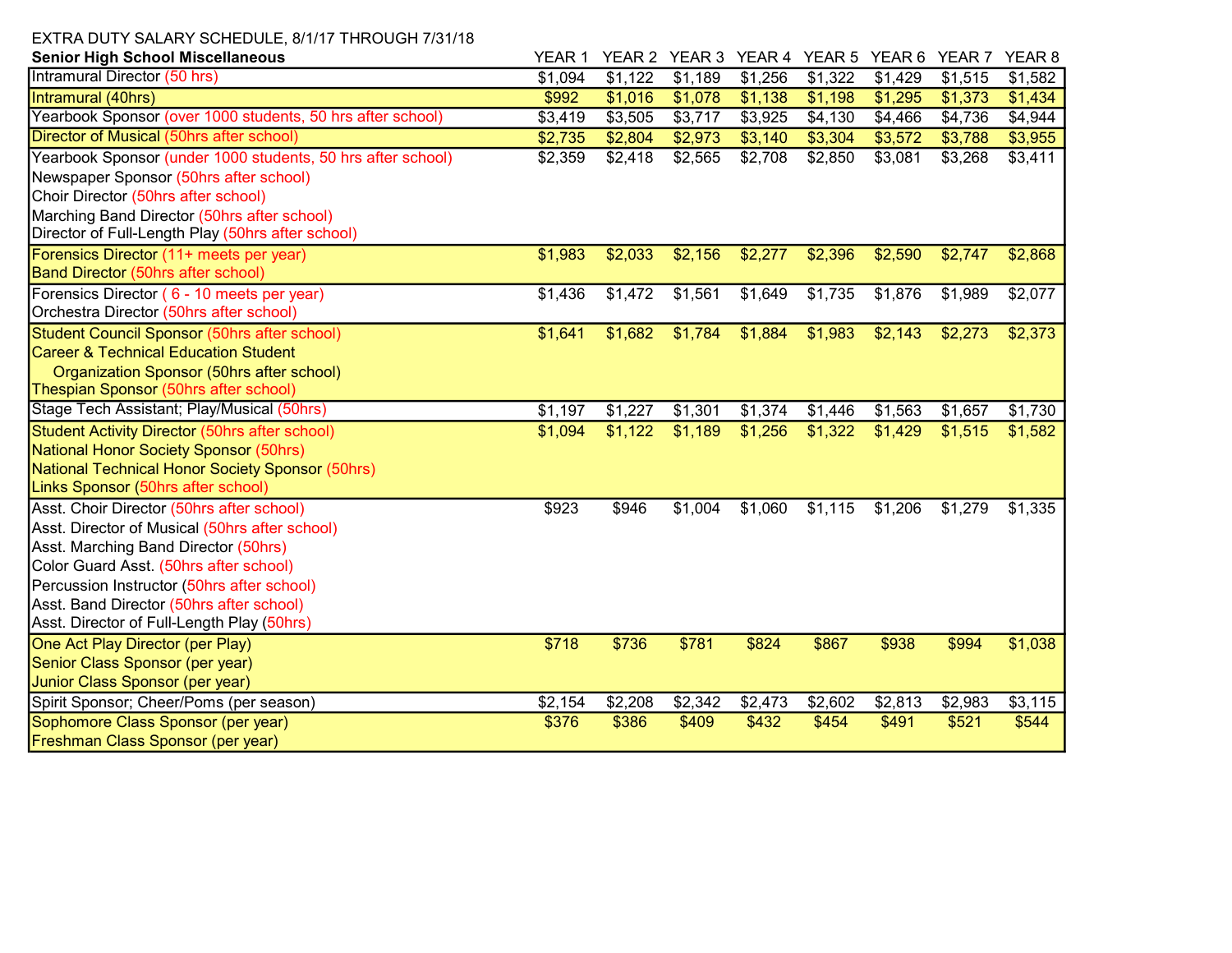| <b>Middle School Athletics</b>                 | YEAR 1  |         | YEAR 2 YEAR 3 YEAR 4 YEAR 5 YEAR 6 YEAR 7 |         |         |         |         | YEAR 8  |
|------------------------------------------------|---------|---------|-------------------------------------------|---------|---------|---------|---------|---------|
| Head Football Coach - Interscholastic, 8th Gr. | \$2,017 | \$2,068 | \$2,193                                   | \$2,316 | \$2,437 | \$2,635 | \$2,794 | \$2,917 |
| Basketball - Interscholastic, 8th Grade        | \$1.641 | \$1,682 | \$1,784                                   | \$1,884 | \$1,983 | \$2,143 | \$2,273 | \$2,373 |
| Volleyball                                     |         |         |                                           |         |         |         |         |         |
| Softball                                       |         |         |                                           |         |         |         |         |         |
| <b>Cross Country</b>                           |         |         |                                           |         |         |         |         |         |
| Skiing                                         |         |         |                                           |         |         |         |         |         |
| <b>Track</b>                                   |         |         |                                           |         |         |         |         |         |
| <b>Wrestling</b>                               |         |         |                                           |         |         |         |         |         |

### Middle School Assistant Coaches

| Asst.<br>8th Gr.<br><sup>-</sup> ootball<br>Coach - Interscholastic. | 1,368    | .402<br>- D- I - | .487<br>\$1 | \$1,570 | .652<br>AD I | 786<br>\$1. | \$1,894 | \$1,978 |
|----------------------------------------------------------------------|----------|------------------|-------------|---------|--------------|-------------|---------|---------|
| Assistant<br>Coaches                                                 | $-1.094$ | 122              | 189<br>\$1  | \$1,256 | 1,322<br>\$1 | \$1,429     | \$1,515 | \$1,582 |

#### Middle Level Activites

| Choir Director (40hrs after school)               | \$1,641 | \$1,682 | \$1,784 | \$1,884 | \$1,983 | \$2,143 | \$2,273 | \$2,373 |
|---------------------------------------------------|---------|---------|---------|---------|---------|---------|---------|---------|
| Band Director (40hrs after school)                |         |         |         |         |         |         |         |         |
| Director of Musical (40hrs after school)          | \$1,436 | \$1.472 | \$1,561 | \$1,649 | \$1,735 | \$1,876 | \$1.989 | \$2,077 |
| Director of Full-Length Play (40hrs after school) |         |         |         |         |         |         |         |         |
| Yearbook Sponsor (40hrs after school)             | \$1,265 | \$1,297 | \$1,375 | \$1,452 | \$1,528 | \$1,652 | \$1,752 | \$1,829 |
| Orchestra Director (40hrs after school)           |         |         |         |         |         |         |         |         |
| Newspaper Sponsor (40hrs after school)            | \$1,094 | \$1,122 | \$1,189 | \$1,256 | \$1,322 | \$1,429 | \$1,515 | \$1,582 |
| Student Council Sponsor (40hrs after school)      |         |         |         |         |         |         |         |         |
| Web Sponsor - BVSD 360 (40hrs after school)       |         |         |         |         |         |         |         |         |
| Intramural Director (40hrs after school)          |         |         |         |         |         |         |         |         |
| Intramurals (40hrs after school)                  | \$992   | \$1,016 | \$1,078 | \$1,138 | \$1,198 | \$1,295 | \$1,373 | \$1,434 |
| Pep Club & Spirit Group Sponsor (per year)        | \$718   | \$736   | \$781   | \$824   | \$867   | \$938   | \$994   | \$1,038 |
| Sapp Student Sponsor (per year)                   |         |         |         |         |         |         |         |         |
| One-Act Play Director (per play)                  | \$376   | \$386   | \$409   | \$432   | \$454   | \$491   | \$521   | \$544   |
| Asst. Director of Musical (40hrs after school)    |         |         |         |         |         |         |         |         |
| Asst. Director of Full-Length Play (40hrs)        |         |         |         |         |         |         |         |         |